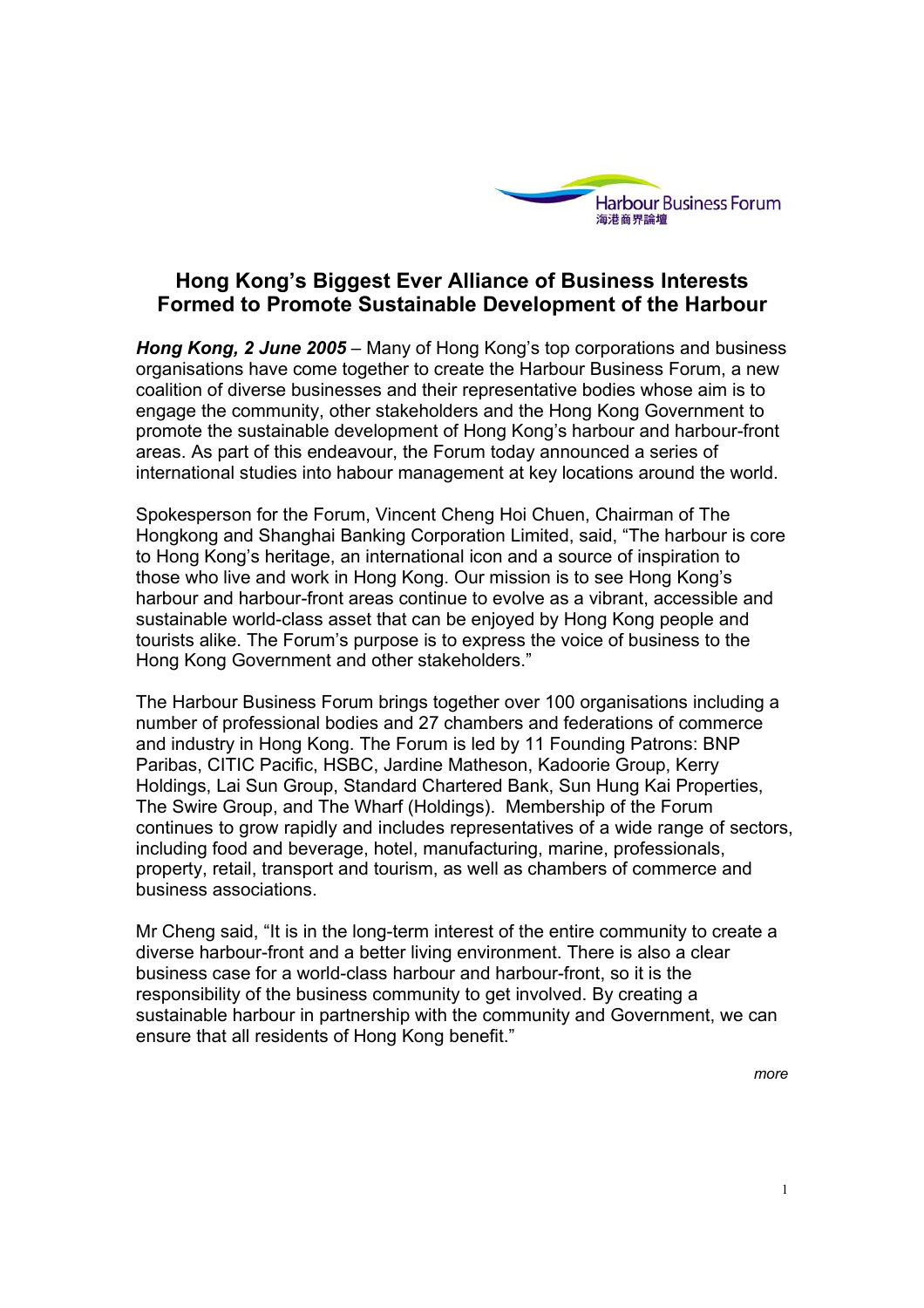The Harbour Business Forum's initial steps will be to:

- **Study international best practices**  the Harbour Business Forum will study international best practices in harbour-front planning and will work with professionals, academics and Government to bring such expertise as needed to Hong Kong by organizing seminars, workshops, conferences and other events.
- **Review management of harbour-fronts**  the Forum will review the international and local institutional arrangements for the design, construction, implementation and management of world-class waterfronts, and where appropriate call for changes to the current systems in Hong Kong.
- Study the value of Hong Kong's harbour the Forum will undertake a study of the value of harbour-front enhancement in other locales, and the potential environmental, social and economic value of Hong Kong's harbour and harbour-front.
- **Respond to Government and other bodies**  as a coalition, the Harbour Business Forum will respond to Government initiatives relating to harbour development. It will initially review and comment on the Harbour Planning Principles and Harbour Plan Review (currently being developed by the Harbour-front Enhancement Committee [HEC]). Once these are finalized, the Forum will strongly encourage their rigorous application to all on-going and future developments. It will stress the need for holistic and integrated planning and for the assessment of all territorial needs, both on and around the harbour.

Mr Cheng said: "We plan to use our commissioned studies to fully investigate what options are available to Hong Kong in developing the harbour as a community recreation space and resource. We aim to promote a value-based approach to harbour development that takes into account not only the costs associated with various projects, but also the value creation that will accrue in terms of quality of life, leisure and tourism."